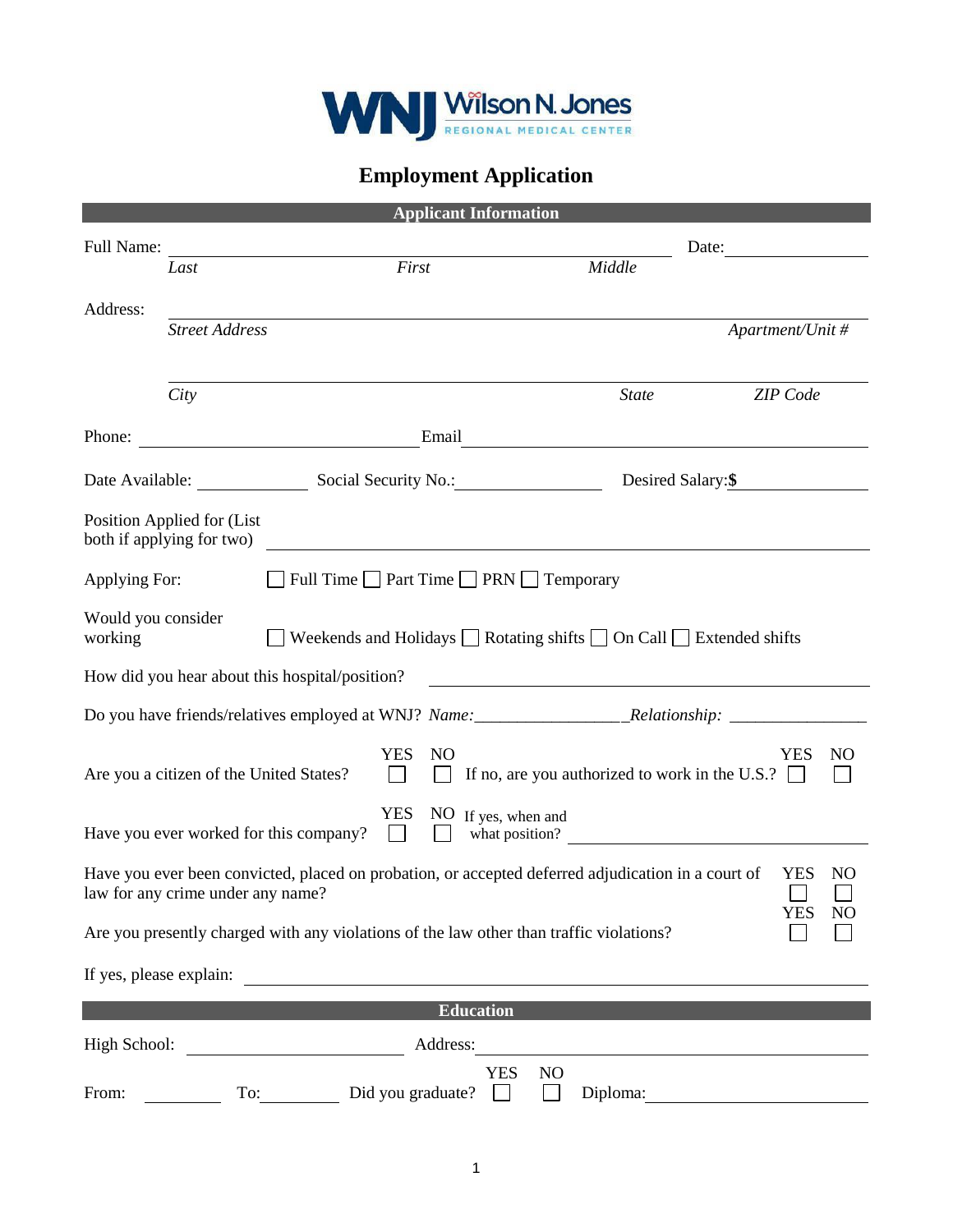| College:   | <u> 1980 - Johann Barn, mars ar breithinn ar chomhair an t-Alban ann an t-Alban ann an t-Alban ann an t-Alban an</u>                                                                                                     | Address:                   |                 |                                                                                                                                                                                                                                |  |  |  |
|------------|--------------------------------------------------------------------------------------------------------------------------------------------------------------------------------------------------------------------------|----------------------------|-----------------|--------------------------------------------------------------------------------------------------------------------------------------------------------------------------------------------------------------------------------|--|--|--|
| From:      | the control of the control of the control of the control of the control of                                                                                                                                               |                            |                 |                                                                                                                                                                                                                                |  |  |  |
| Other:     |                                                                                                                                                                                                                          |                            |                 | Address: Address: Address: Address: Address: Address: Address: Address: Address: Address: Address: Address: Address: Address: Address: Address: Address: Address: Address: Address: Address: Address: Address: Address: Addres |  |  |  |
| From:      | To: Did you graduate?                                                                                                                                                                                                    | <b>YES</b>                 | NO <sub>1</sub> | Degree:                                                                                                                                                                                                                        |  |  |  |
|            |                                                                                                                                                                                                                          | <b>References</b>          |                 |                                                                                                                                                                                                                                |  |  |  |
| Address:   | Please list three personal references who are not relatives or employers.<br>Relationship:<br>Phone:<br>and the control of the control of the control of the control of the control of the control of the control of the |                            |                 |                                                                                                                                                                                                                                |  |  |  |
| Address:   |                                                                                                                                                                                                                          |                            |                 | Phone: $\qquad \qquad$                                                                                                                                                                                                         |  |  |  |
|            |                                                                                                                                                                                                                          |                            |                 |                                                                                                                                                                                                                                |  |  |  |
| Address:   | <u> 1980 - Jan Barbara, martin da basar da basar da basar da basar da basar da basar da basar da basar</u>                                                                                                               |                            |                 | Phone:                                                                                                                                                                                                                         |  |  |  |
|            |                                                                                                                                                                                                                          | <b>Emergency Contacts</b>  |                 |                                                                                                                                                                                                                                |  |  |  |
|            | Persons to be contacted in case of an emergency                                                                                                                                                                          |                            |                 |                                                                                                                                                                                                                                |  |  |  |
|            | Relationship:                                                                                                                                                                                                            |                            |                 |                                                                                                                                                                                                                                |  |  |  |
| Address:   |                                                                                                                                                                                                                          |                            |                 | Phone:                                                                                                                                                                                                                         |  |  |  |
|            |                                                                                                                                                                                                                          |                            |                 |                                                                                                                                                                                                                                |  |  |  |
| Address:   |                                                                                                                                                                                                                          |                            |                 | Phone:                                                                                                                                                                                                                         |  |  |  |
|            |                                                                                                                                                                                                                          | <b>Previous Employment</b> |                 |                                                                                                                                                                                                                                |  |  |  |
| Company:   | <u> 1989 - Johann Stoff, deutscher Stoffen und der Stoffen und der Stoffen und der Stoffen und der Stoffen und der</u>                                                                                                   |                            |                 | Phone:                                                                                                                                                                                                                         |  |  |  |
| Address:   |                                                                                                                                                                                                                          |                            |                 | Supervisor:                                                                                                                                                                                                                    |  |  |  |
| Job Title: |                                                                                                                                                                                                                          | Starting Salary:\$         |                 | Ending Salary:\$                                                                                                                                                                                                               |  |  |  |
| From:      | $\Gamma$ o: $\qquad \qquad$                                                                                                                                                                                              |                            |                 |                                                                                                                                                                                                                                |  |  |  |
| reference? | May we contact your previous supervisor for a                                                                                                                                                                            |                            | <b>YES</b>      | N <sub>O</sub>                                                                                                                                                                                                                 |  |  |  |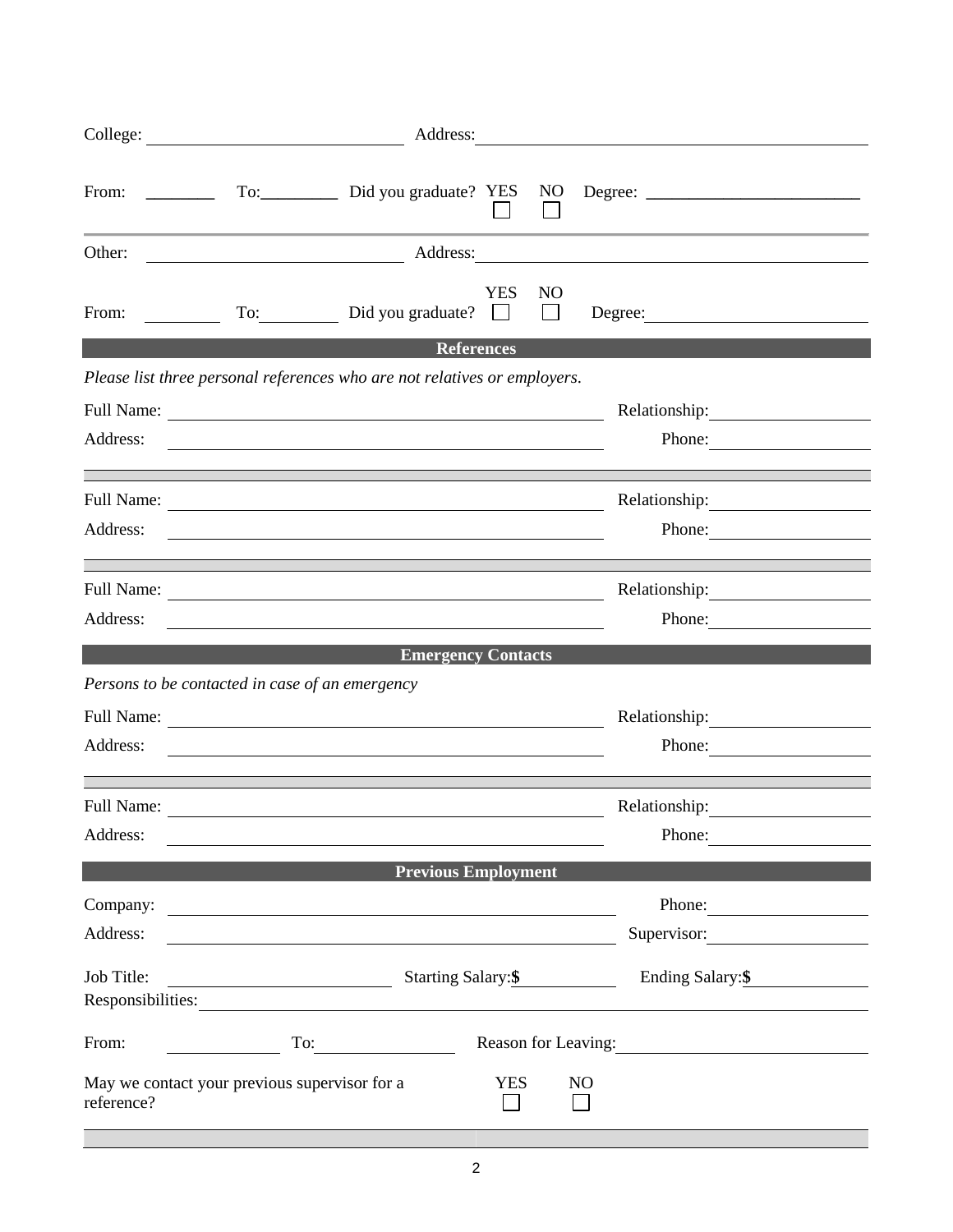| Company:                                                                                                                                                                                                                       | Phone: $\qquad \qquad$                                                                                                        |                                                    |                                                                                                                                      |                     |  |  |  |  |
|--------------------------------------------------------------------------------------------------------------------------------------------------------------------------------------------------------------------------------|-------------------------------------------------------------------------------------------------------------------------------|----------------------------------------------------|--------------------------------------------------------------------------------------------------------------------------------------|---------------------|--|--|--|--|
| Address:                                                                                                                                                                                                                       |                                                                                                                               |                                                    | Supervisor:<br><u> 1989 - Johann Stoff, deutscher Stoffen und der Stoffen und der Stoffen und der Stoffen und der Stoffen und de</u> |                     |  |  |  |  |
| Job Title:                                                                                                                                                                                                                     |                                                                                                                               | Starting Salary: \$                                |                                                                                                                                      | Ending Salary: \$   |  |  |  |  |
| Responsibilities: Network of the contract of the contract of the contract of the contract of the contract of the contract of the contract of the contract of the contract of the contract of the contract of the contract of t |                                                                                                                               |                                                    |                                                                                                                                      |                     |  |  |  |  |
| From:                                                                                                                                                                                                                          | To:                                                                                                                           |                                                    |                                                                                                                                      | Reason for Leaving: |  |  |  |  |
| May we contact your previous supervisor for a<br>reference?                                                                                                                                                                    |                                                                                                                               | <b>YES</b>                                         | N <sub>O</sub>                                                                                                                       |                     |  |  |  |  |
|                                                                                                                                                                                                                                |                                                                                                                               |                                                    |                                                                                                                                      |                     |  |  |  |  |
| Company:<br>Address:                                                                                                                                                                                                           |                                                                                                                               |                                                    | Phone:<br>Supervisor:                                                                                                                |                     |  |  |  |  |
| Job Title:                                                                                                                                                                                                                     |                                                                                                                               | Starting Salary: \$                                | Ending Salary: \$                                                                                                                    |                     |  |  |  |  |
| Responsibilities: Nesponsibilities:                                                                                                                                                                                            |                                                                                                                               |                                                    |                                                                                                                                      |                     |  |  |  |  |
| From:                                                                                                                                                                                                                          | $To: \begin{tabular}{ c c c } \hline \quad \quad & \quad \quad & \quad \quad \\ \hline \end{tabular}.$<br>Reason for Leaving: |                                                    |                                                                                                                                      |                     |  |  |  |  |
| May we contact your previous supervisor for a<br><b>YES</b><br>N <sub>O</sub><br>reference?                                                                                                                                    |                                                                                                                               |                                                    |                                                                                                                                      |                     |  |  |  |  |
|                                                                                                                                                                                                                                |                                                                                                                               | <b>Example 21 Military Service</b>                 |                                                                                                                                      |                     |  |  |  |  |
|                                                                                                                                                                                                                                |                                                                                                                               |                                                    | From:                                                                                                                                | $\Gamma$ o:         |  |  |  |  |
| Rank at Discharge:                                                                                                                                                                                                             |                                                                                                                               |                                                    |                                                                                                                                      |                     |  |  |  |  |
| If other than honorable, explain:                                                                                                                                                                                              |                                                                                                                               |                                                    |                                                                                                                                      |                     |  |  |  |  |
|                                                                                                                                                                                                                                |                                                                                                                               | <b>Professional Licenses and/or Certifications</b> |                                                                                                                                      |                     |  |  |  |  |
| License/Certificate<br>Name                                                                                                                                                                                                    | <b>State Issued</b>                                                                                                           | Original Issue Date                                | <b>Current Expiration</b><br>Date                                                                                                    | Number              |  |  |  |  |
|                                                                                                                                                                                                                                |                                                                                                                               |                                                    |                                                                                                                                      |                     |  |  |  |  |
|                                                                                                                                                                                                                                |                                                                                                                               |                                                    |                                                                                                                                      |                     |  |  |  |  |
|                                                                                                                                                                                                                                |                                                                                                                               |                                                    |                                                                                                                                      |                     |  |  |  |  |
|                                                                                                                                                                                                                                |                                                                                                                               |                                                    |                                                                                                                                      |                     |  |  |  |  |
| List any computer skills or                                                                                                                                                                                                    |                                                                                                                               |                                                    |                                                                                                                                      |                     |  |  |  |  |

programs you are experienced in